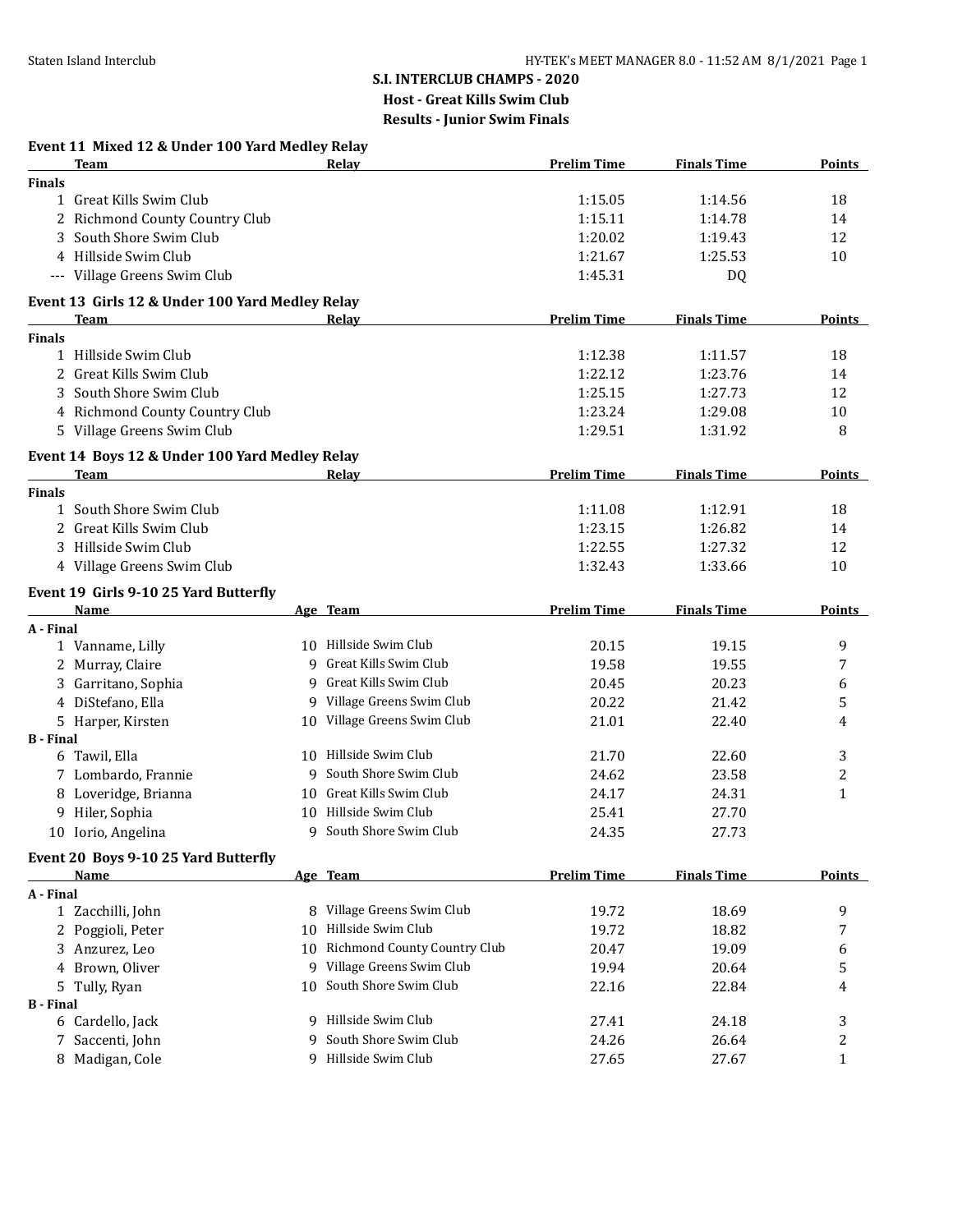|                  | B - Final  (Event 20 Boys 9-10 25 Yard Butterfly)<br><b>Name</b> |    | Age Team                            | <b>Prelim Time</b> | <b>Finals Time</b> | <b>Points</b> |
|------------------|------------------------------------------------------------------|----|-------------------------------------|--------------------|--------------------|---------------|
|                  | 9 Kapp, Michael                                                  |    | 10 South Shore Swim Club            | 25.77              | 27.75              |               |
|                  | 10 Meyerson, Connor                                              |    | 9 Great Kills Swim Club             | 26.20              | 29.44              |               |
|                  | Event 21 Girls 11-12 50 Yard Butterfly                           |    |                                     |                    |                    |               |
|                  | Name                                                             |    | Age Team                            | <b>Prelim Time</b> | <b>Finals Time</b> | <b>Points</b> |
| A - Final        |                                                                  |    |                                     |                    |                    |               |
|                  | 1 Washington, Amira                                              |    | 12 Hillside Swim Club               | 33.96              | 34.61              | 9             |
|                  | 2 Virella, Christina                                             | 12 | Village Greens Swim Club            | 37.35              | 38.51              | 7             |
|                  | 3 Belkin, Ali                                                    | 12 | Hillside Swim Club                  | 41.01              | 39.57              | 6             |
|                  | 4 Batiz, Emma                                                    | 12 | Richmond County Country Club        | 41.14              | 41.47              | 5             |
|                  | 5 Sipp, Andreana                                                 |    | 12 Richmond County Country Club     | 41.22              | 42.57              | 4             |
| <b>B</b> - Final |                                                                  |    | 12 South Shore Swim Club            |                    |                    |               |
|                  | 6 Lubak, Kylie                                                   |    | Great Kills Swim Club               | 42.81              | 42.67              | 3             |
|                  | 7 Valenti, Emma                                                  | 12 | Great Kills Swim Club               | 42.85              | 43.46              | 2             |
|                  | 8 Block-Sheehan, Patricia                                        | 11 | Hillside Swim Club                  | 45.57              | 43.89              | 1             |
|                  | 9 Ahlborn, Lily                                                  | 11 |                                     | 47.23              | 45.27              |               |
|                  | 10 Murphy, Samantha                                              |    | 12 South Shore Swim Club            | 55.15              | 55.03              |               |
|                  | Event 22 Boys 11-12 50 Yard Butterfly                            |    |                                     |                    |                    |               |
|                  | <b>Name</b>                                                      |    | Age Team                            | <b>Prelim Time</b> | <b>Finals Time</b> | Points        |
| A - Final        |                                                                  |    |                                     |                    |                    |               |
|                  | 1 McGrath, Joseph                                                |    | 12 South Shore Swim Club            | 36.53              | 36.31              | 9             |
|                  | 2 Murray, Brayden                                                |    | 12 Great Kills Swim Club            | 40.98              | 40.25              | 7             |
|                  | 3 Walz, Jonathan                                                 |    | 12 South Shore Swim Club            | 43.76              | 42.40              | 6             |
|                  | 4 Ellis, Charlie                                                 |    | 12 Richmond County Country Club     | 44.51              | 43.78              | 5             |
|                  | 5 Hunt, Quinn                                                    |    | 11 Great Kills Swim Club            | 45.74              | 44.06              | 4             |
| <b>B</b> - Final |                                                                  |    |                                     |                    |                    |               |
|                  | 6 Kelly, Patrick                                                 |    | 11 Hillside Swim Club               | 45.86              | 48.70              | 3             |
|                  | 7 Surace, Frank                                                  | 11 | Great Kills Swim Club               | 49.50              | 50.65              | 2             |
|                  | 8 Kelly, James                                                   |    | 11 Hillside Swim Club               | 50.01              | 53.93              | 1             |
| 9                | Madigan, Quinn                                                   |    | 12 Hillside Swim Club               | 1:00.03            | 54.43              |               |
|                  | 10 Karov, Eli                                                    |    | 12 Village Greens Swim Club         | 1:05.98            | 1:07.12            |               |
|                  | Event 31 Girls 9-10 25 Yard Freestyle                            |    |                                     |                    |                    |               |
|                  | Name                                                             |    | Age Team                            | <b>Prelim Time</b> | <b>Finals Time</b> | <b>Points</b> |
| A - Final        |                                                                  |    |                                     |                    |                    |               |
|                  | 1 Vanname, Lilly                                                 |    | 10 Hillside Swim Club               | 17.96              | 17.09              | 9             |
|                  | 2 Tawil, Ella                                                    |    | 10 Hillside Swim Club               | 18.15              | 17.64              | 7             |
|                  | 3 Barth, Skylar                                                  |    | 10 South Shore Swim Club            | 19.65              | J19.46             | 6             |
|                  | 4 Souleidis, Kayla                                               | 9  | Hillside Swim Club                  | 19.90              | J19.39             | 5             |
|                  | 5 Loveridge, Brianna                                             |    | 10 Great Kills Swim Club            | 19.48              | 20.29              | 4             |
| <b>B</b> - Final |                                                                  |    |                                     |                    |                    |               |
|                  | 6 DiMassa, Gabriella                                             |    | 9 Great Kills Swim Club             | 22.45              | 19.18              | 3             |
|                  | 7 Tragares, Adrianna                                             | 9. | Village Greens Swim Club            | 21.20              | 21.00              | 2             |
|                  | 8 Ferlisi, Alexis                                                |    | 9 Village Greens Swim Club          | 20.34              | 21.38              | $\mathbf{1}$  |
| 9                | Gilroy, Shannon                                                  | 10 | <b>Richmond County Country Club</b> | 23.01              | 22.14              |               |
|                  | 10 Reed, Claire                                                  |    | 9 Great Kills Swim Club             | 23.38              | 24.12              |               |
|                  | Event 32 Boys 9-10 25 Yard Freestyle                             |    |                                     |                    |                    |               |
|                  | <b>Name</b>                                                      |    | Age Team                            | <b>Prelim Time</b> | <b>Finals Time</b> | <b>Points</b> |
| A - Final        |                                                                  |    |                                     |                    |                    |               |
|                  | 1 Anzurez, Joaquin                                               |    | 10 Richmond County Country Club     | 16.98              | 16.48              | 9             |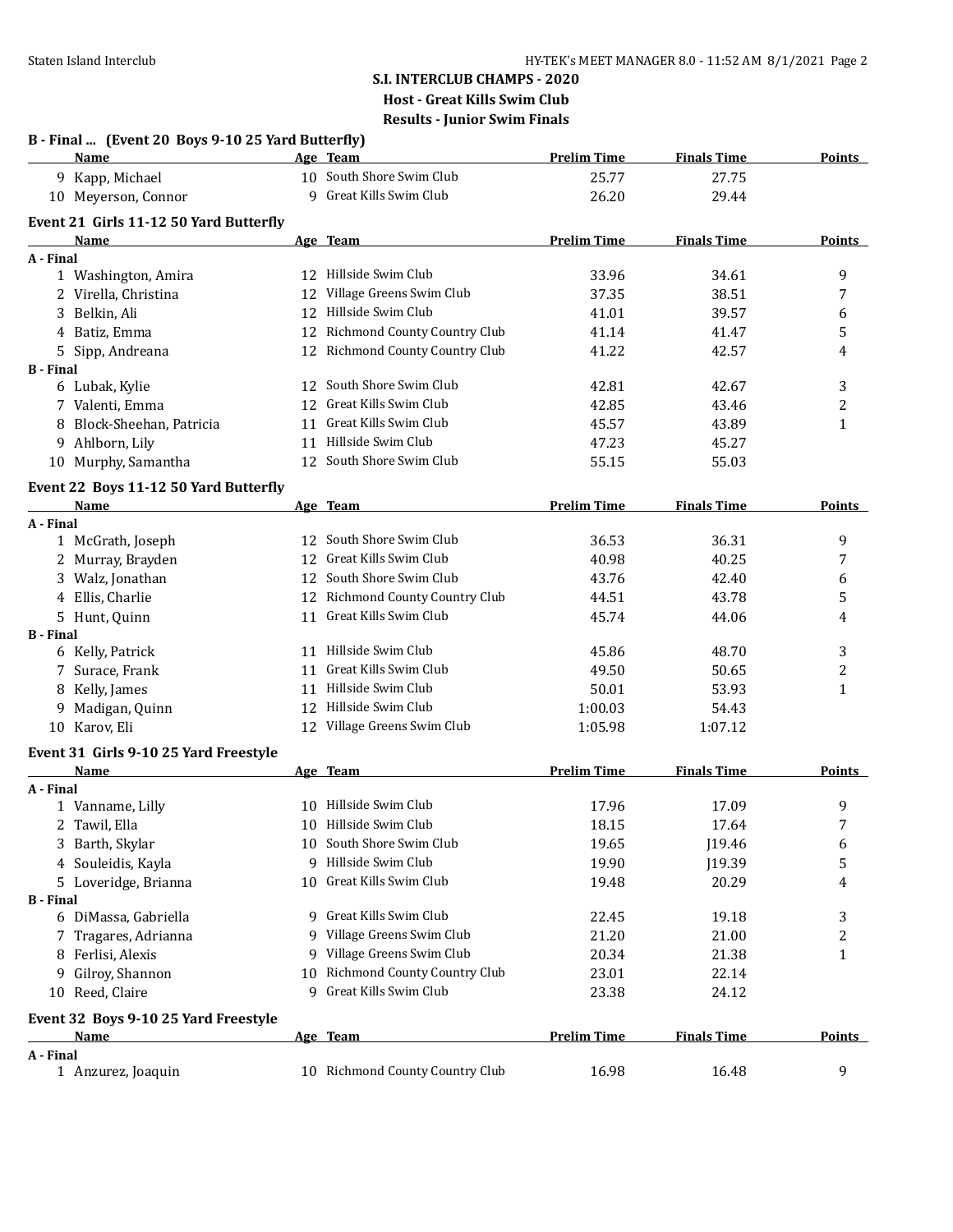### **S.I. INTERCLUB CHAMPS - 2020 Host - Great Kills Swim Club Results - Junior Swim Finals A - Final ... (Event 32 Boys 9-10 25 Yard Freestyle)**

|                  | <b>Name</b>                            |    | Age Team                        | <b>Prelim Time</b> | <b>Finals Time</b> | <b>Points</b>    |
|------------------|----------------------------------------|----|---------------------------------|--------------------|--------------------|------------------|
|                  | 2 King, Daniel                         |    | 10 Hillside Swim Club           | 17.13              | 16.96              | 7                |
|                  | 3 Moran, Joey                          |    | 10 Great Kills Swim Club        | 19.45              | 18.89              | 6                |
|                  | 4 Bosco, Daniel                        |    | 10 Hillside Swim Club           | 19.11              | 19.33              | 5                |
|                  | 5 Hussain, Jaden                       |    | 9 Village Greens Swim Club      | 19.93              | 21.42              | 4                |
| <b>B</b> - Final |                                        |    |                                 |                    |                    |                  |
|                  | 6 O'Connell, Liam                      |    | 10 Great Kills Swim Club        | 22.54              | 20.63              | 3                |
|                  | 7 Larson, Lucas                        |    | 9 South Shore Swim Club         | 20.21              | 20.89              | 2                |
| 8                | Souleidis, Lucas                       |    | 9 Hillside Swim Club            | 21.02              | 21.83              | $\mathbf{1}$     |
|                  | 9 Rigatti, Justin                      |    | 9 Richmond County Country Club  | 21.41              | 21.46              |                  |
|                  | 10 Gorman, Jeremiah                    |    | 10 Great Kills Swim Club        | 22.61              | 23.39              |                  |
|                  | Event 33 Girls 11-12 50 Yard Freestyle |    |                                 |                    |                    |                  |
|                  | Name                                   |    | Age Team                        | <b>Prelim Time</b> | <b>Finals Time</b> | <b>Points</b>    |
| A - Final        |                                        |    |                                 |                    |                    |                  |
|                  | 1 Lopez, Kayla                         |    | 12 Hillside Swim Club           | 35.61              | 34.22              | 9                |
|                  | 2 Grandstaff, Julia                    |    | 12 Hillside Swim Club           | 35.39              | 34.86              | 7                |
|                  | 3 Keane, Maeve                         | 11 | Great Kills Swim Club           | 35.73              | 34.94              | 6                |
|                  | 4 Robinson, Amanda                     |    | 12 Great Kills Swim Club        | 36.94              | 37.84              | 5                |
|                  | 5 Batiz, Emma                          |    | 12 Richmond County Country Club | 36.77              | 38.08              | 4                |
| <b>B</b> - Final |                                        |    |                                 |                    |                    |                  |
|                  | 6 Sutter, Sofia                        | 11 | South Shore Swim Club           | 41.59              | 40.31              | 3                |
|                  | 7 Ebrahim, Elizabeth                   | 12 | Great Kills Swim Club           | 41.09              | 40.34              | 2                |
|                  | 8 Hoey, Kristy                         | 11 | Hillside Swim Club              | 41.75              | 40.74              | $\mathbf{1}$     |
|                  | 9 Walz, Abigail                        | 11 | South Shore Swim Club           | 42.01              | 41.27              |                  |
|                  | 10 Burt, Ava                           |    | 12 Richmond County Country Club | 41.89              | 41.92              |                  |
|                  | Event 34 Boys 11-12 50 Yard Freestyle  |    |                                 |                    |                    |                  |
|                  | <u>Name</u>                            |    | Age Team                        | <b>Prelim Time</b> | <b>Finals Time</b> | <b>Points</b>    |
| A - Final        |                                        |    |                                 |                    |                    |                  |
|                  | 1 Finn, Connor                         |    | 11 Hillside Swim Club           | 35.13              | 34.08              | 9                |
|                  | 2 Barbaro, Christian                   |    | 12 South Shore Swim Club        | 35.11              | 34.41              | 7                |
|                  | 3 Murray, Brayden                      |    | 12 Great Kills Swim Club        | 36.22              | 35.02              | 6                |
|                  | 4 Ellis, Charlie                       |    | 12 Richmond County Country Club | 37.81              | 35.74              | 5                |
|                  | 5 Garritano, Thomas                    |    | 11 Great Kills Swim Club        | 38.30              | 38.65              | 4                |
| <b>B</b> - Final |                                        |    |                                 |                    |                    |                  |
|                  | 6 Walz, Jonathan                       |    | 12 South Shore Swim Club        | 38.96              | 39.90              | 3                |
|                  | 7 Digaudio, Chris                      |    | 12 Hillside Swim Club           | 41.28              | 40.68              | $\boldsymbol{2}$ |
|                  | 8 Cowan, James                         |    | 11 Great Kills Swim Club        | 41.17              | 41.98              | $\mathbf{1}$     |
|                  | 9 VanderNeut, Matt                     |    | 11 Hillside Swim Club           | 43.31              | 43.31              |                  |
|                  | 10 Randazzo, Nicholas                  |    | 12 Village Greens Swim Club     | 40.90              | 45.65              |                  |
|                  | Event 39 Girls 12 & Under 100 Yard IM  |    |                                 |                    |                    |                  |
|                  | Name                                   |    | <u>Age Team</u>                 | <b>Prelim Time</b> | <b>Finals Time</b> | <b>Points</b>    |
| A - Final        |                                        |    |                                 |                    |                    |                  |
|                  | 1 Washington, Amira                    |    | 12 Hillside Swim Club           | 1:24.07            | 1:22.27            | 9                |
|                  | 2 Moore, Jordan                        | 12 | Richmond County Country Club    | 1:27.00            | 1:27.06            | 7                |
|                  | 3 Virella, Christina                   | 12 | Village Greens Swim Club        | 1:28.08            | 1:28.73            | 6                |
|                  | 4 Lubak, Kylie                         | 12 | South Shore Swim Club           | 1:35.01            | 1:34.15            | 5                |
|                  | 5 Belkin, Ali                          | 12 | Hillside Swim Club              | 1:35.38            | 1:35.32            | 4                |
| <b>B</b> - Final |                                        |    |                                 |                    |                    |                  |
|                  | 6 Hiler, Madison                       |    | 12 Hillside Swim Club           | 1:39.97            | 1:36.40            | 3                |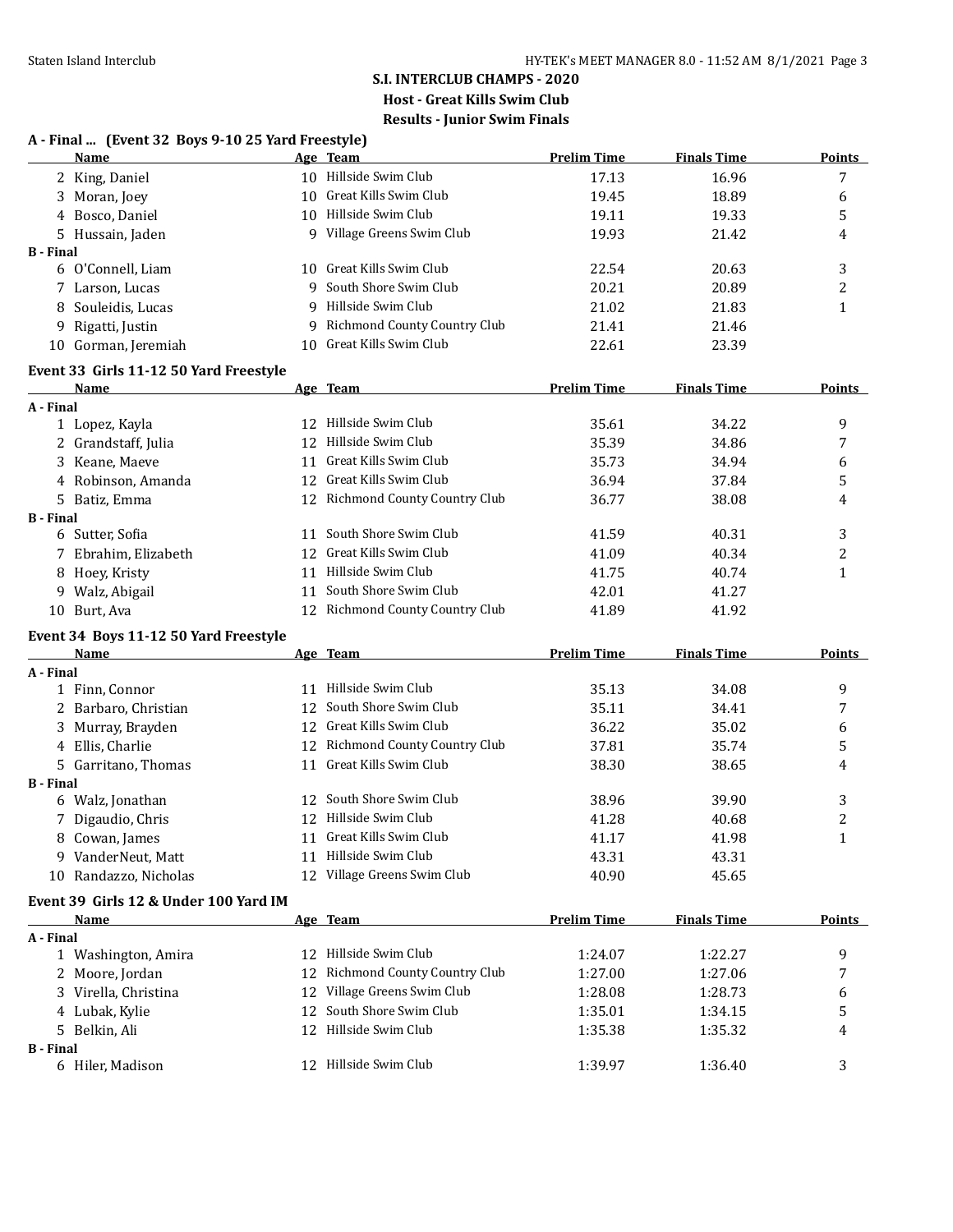### **S.I. INTERCLUB CHAMPS - 2020 Host - Great Kills Swim Club Results - Junior Swim Finals B - Final ... (Event 39 Girls 12 & Under 100 Yard IM)**

|                  | <b>Name</b>                               |    | Age Team                        | <b>Prelim Time</b> | <b>Finals Time</b> | <b>Points</b>  |
|------------------|-------------------------------------------|----|---------------------------------|--------------------|--------------------|----------------|
|                  | 7 Anzurez, Olivia                         |    | 11 Richmond County Country Club | 1:41.77            | 1:42.67            | $\overline{c}$ |
|                  | 8 Block-Sheehan, Patricia                 | 11 | Great Kills Swim Club           | 1:45.44            | 1:43.24            | $\mathbf{1}$   |
|                  | 9 Fitzpatrick, Emma                       |    | 12 Great Kills Swim Club        | 1:51.99            | 1:49.72            |                |
|                  | 10 Murphy, Samantha                       |    | 12 South Shore Swim Club        | 1:49.79            | 1:53.77            |                |
|                  | Event 40 Boys 12 & Under 100 Yard IM      |    |                                 |                    |                    |                |
|                  | <u>Name</u>                               |    | Age Team                        | <b>Prelim Time</b> | <b>Finals Time</b> | <b>Points</b>  |
| A - Final        |                                           |    |                                 |                    |                    |                |
|                  | 1 Reichart, Richard                       |    | 12 South Shore Swim Club        | 1:34.03            | 1:30.35            | 9              |
|                  | 2 Tuminello, Nicholas                     |    | 12 South Shore Swim Club        | 1:32.82            | 1:30.49            | 7              |
|                  | 3 Kelly, Patrick                          |    | 11 Hillside Swim Club           | 1:42.47            | 1:43.62            | 6              |
|                  | 4 Avitto, Freddie                         |    | 12 Hillside Swim Club           | 1:49.19            | 1:44.59            | 5              |
|                  | 5 Boyle, Jack                             |    | 11 Great Kills Swim Club        | 1:53.57            | 2:01.20            | 4              |
| <b>B</b> - Final |                                           |    |                                 |                    |                    |                |
|                  | 6 Valenti, Colin                          |    | 11 Great Kills Swim Club        | 1:55.40            | 1:53.80            | 3              |
|                  | 7 Madigan, Quinn                          |    | 12 Hillside Swim Club           | 2:03.62            | 1:56.23            | $\overline{c}$ |
|                  | 8 Surace, Frank                           |    | 11 Great Kills Swim Club        | 1:54.74            | 1:57.02            | $\mathbf{1}$   |
|                  | Event 45 Girls 9-10 25 Yard Breaststroke  |    |                                 |                    |                    |                |
|                  | <u>Name</u>                               |    | Age Team                        | <b>Prelim Time</b> | <b>Finals Time</b> | <b>Points</b>  |
| A - Final        |                                           |    |                                 |                    |                    |                |
|                  | 1 Murray, Claire                          |    | 9 Great Kills Swim Club         | 24.54              | 24.14              | 9              |
|                  | 2 Matishek, Emily                         |    | 10 Great Kills Swim Club        | 25.42              | 25.13              | 7              |
|                  | 3 Harper, Kirsten                         |    | 10 Village Greens Swim Club     | 26.48              | 25.57              | 6              |
|                  | 4 Martuccio, Hannah                       |    | 10 Hillside Swim Club           | 24.90              | 27.60              | 5              |
|                  | 5 Lombardo, Frannie                       |    | 9 South Shore Swim Club         | 28.40              | 27.92              | 4              |
| <b>B</b> - Final |                                           |    |                                 |                    |                    |                |
|                  | 6 Hiler, Sophia                           |    | 10 Hillside Swim Club           | 28.79              | 28.22              | 3              |
|                  | 7 Fusaro, Savannah                        |    | 10 Village Greens Swim Club     | 29.71              | 28.43              | 2              |
|                  | 8 Gigantiello, Kate                       |    | 9 Hillside Swim Club            | 28.56              | 29.05              | $\mathbf{1}$   |
|                  | 9 Loveridge, Emily                        | 9  | Great Kills Swim Club           | 29.11              | 29.69              |                |
|                  | 10 Yik, Angelina                          |    | 9 Village Greens Swim Club      | 30.98              | 31.95              |                |
|                  | Event 46 Boys 9-10 25 Yard Breaststroke   |    |                                 |                    |                    |                |
|                  | Name                                      |    | Age Team                        | <b>Prelim Time</b> | <b>Finals Time</b> | <b>Points</b>  |
| A - Final        |                                           |    |                                 |                    |                    |                |
|                  | 1 Augustine-Martino, Joseph               |    | 10 South Shore Swim Club        | 19.46              | 20.82              | 9              |
|                  | 2 Zacchilli, John                         |    | 8 Village Greens Swim Club      | 23.46              | 22.71              | 7              |
|                  | 3 Bosco, Daniel                           |    | 10 Hillside Swim Club           | 23.47              | 23.37              | 6              |
|                  | 4 Cowan, Shane                            |    | 9 Great Kills Swim Club         | 25.66              | 25.22              | 5              |
|                  | 5 King, Daniel                            |    | 10 Hillside Swim Club           | 25.34              | 26.07              | 4              |
| <b>B</b> - Final |                                           |    |                                 |                    |                    |                |
|                  | 6 Larson, Lucas                           |    | 9 South Shore Swim Club         | 27.23              | 26.70              | 3              |
|                  | 7 Madigan, Cole                           |    | 9 Hillside Swim Club            | 28.90              | 29.68              | 2              |
|                  | 8 Rigatti, Justin                         |    | 9 Richmond County Country Club  | 32.54              | 29.89              | 1              |
|                  | 9 Gorman, Jeremiah                        | 10 | Great Kills Swim Club           | 30.49              | 30.79              |                |
|                  | 10 Foy, Kevin                             |    | 9 South Shore Swim Club         | 33.54              | 32.89              |                |
|                  | Event 47 Girls 11-12 50 Yard Breaststroke |    |                                 |                    |                    |                |
|                  | Name                                      |    | Age Team                        | <b>Prelim Time</b> | <b>Finals Time</b> | <b>Points</b>  |
| A - Final        |                                           |    |                                 |                    |                    |                |
|                  | 1 Lopez, Kayla                            |    | 12 Hillside Swim Club           | 40.52              | 42.85              | 9              |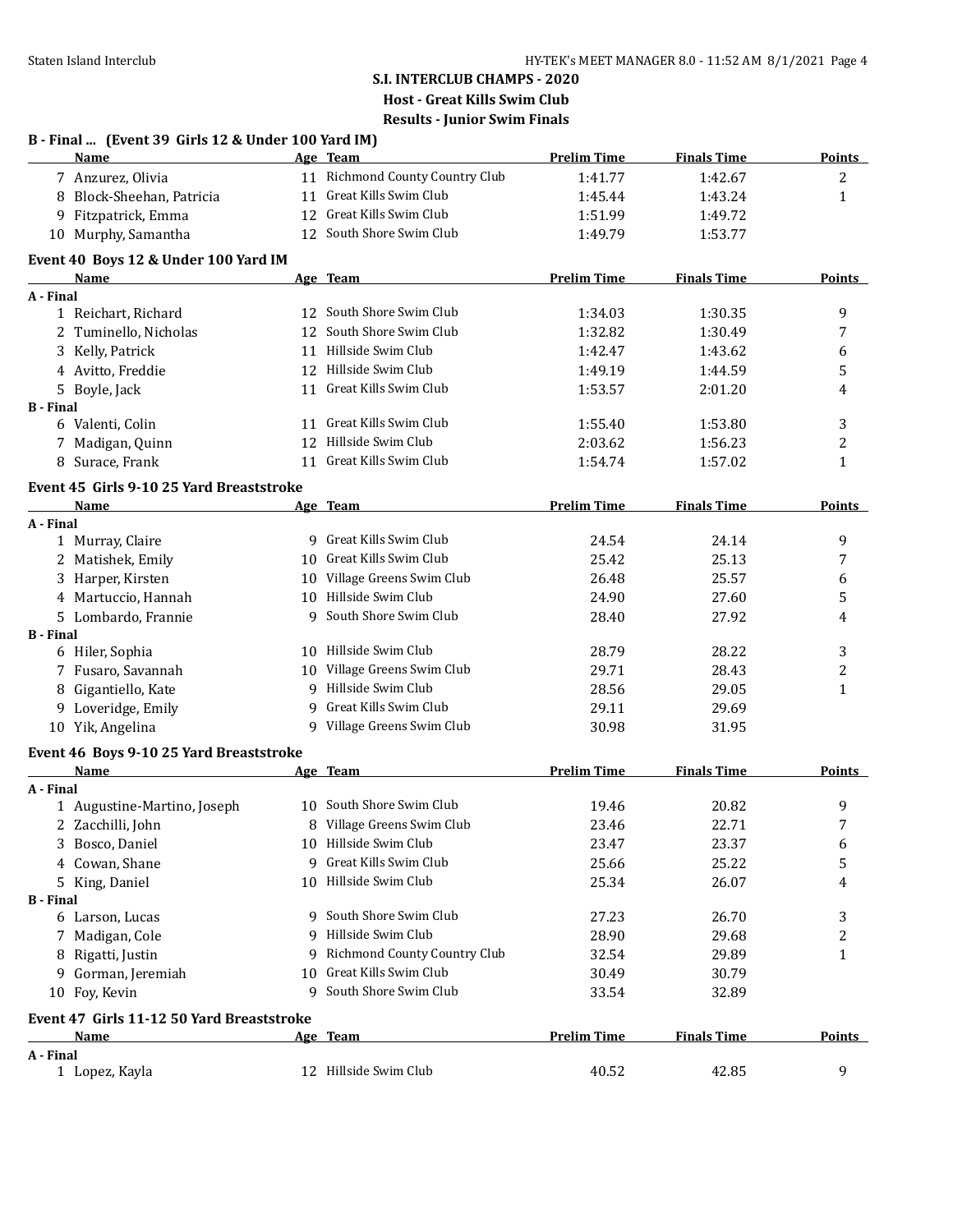#### **A - Final ... (Event 47 Girls 11-12 50 Yard Breaststroke)**

|                  | <b>Name</b>                              |    | Age Team                                               | <b>Prelim Time</b> | <b>Finals Time</b> | <b>Points</b> |
|------------------|------------------------------------------|----|--------------------------------------------------------|--------------------|--------------------|---------------|
|                  | 2 Moore, Jordan                          |    | 12 Richmond County Country Club                        | 44.03              | 42.89              | 7             |
|                  | 3 Keane, Maeve                           | 11 | Great Kills Swim Club                                  | 43.61              | 45.54              | 6             |
|                  | 4 Ahlborn, Lily                          |    | 11 Hillside Swim Club                                  | 48.64              | 48.50              | 5             |
|                  | 5 Hiler, Madison                         |    | 12 Hillside Swim Club                                  | 49.61              | 52.36              | 4             |
| <b>B</b> - Final |                                          |    |                                                        |                    |                    |               |
|                  | 6 Larson, Addie                          | 11 | South Shore Swim Club                                  | 49.62              | 52.11              | 3             |
|                  | 7 Fitzpatrick, Emma                      | 12 | Great Kills Swim Club                                  | 54.59              | 54.21              | 2             |
|                  | 8 Burt, Ava                              |    | 12 Richmond County Country Club                        | 54.01              | 54.53              | 1             |
|                  | 9 Gabbidon, Demi                         | 11 | Village Greens Swim Club                               | 1:01.57            | 1:02.69            |               |
|                  | 10 Desposito, Julianna                   | 11 | Great Kills Swim Club                                  | 1:02.22            | 1:04.42            |               |
|                  | Event 48 Boys 11-12 50 Yard Breaststroke |    |                                                        |                    |                    |               |
|                  | <b>Name</b>                              |    | Age Team                                               | <b>Prelim Time</b> | <b>Finals Time</b> | <b>Points</b> |
| A - Final        |                                          |    |                                                        |                    |                    |               |
|                  | 1 Finn, Connor                           |    | 11 Hillside Swim Club                                  | 43.98              | 43.65              | 9             |
|                  | 2 Barbaro, Christian                     |    | 12 South Shore Swim Club                               | 43.06              | 44.40              | 7             |
|                  | 3 Tuminello, Nicholas                    |    | 12 South Shore Swim Club                               | 46.76              | 46.07              | 6             |
|                  | 4 Reichart, Richard                      |    | 12 South Shore Swim Club                               | 47.58              | 46.39              | 5             |
|                  | 5 Cowan, James                           |    | 11 Great Kills Swim Club                               | 54.08              | 54.94              | 4             |
| <b>B</b> - Final |                                          |    |                                                        |                    |                    |               |
|                  | 6 Boyle, Jack                            |    | 11 Great Kills Swim Club                               | 1:01.88            | 56.87              | 3             |
|                  | 7 Randazzo, Nicholas                     |    | 12 Village Greens Swim Club                            | 1:01.43            | 1:00.34            | 2             |
|                  | 8 VanderNeut, Matt                       | 11 | Hillside Swim Club                                     | 1:01.16            | 1:01.20            | 1             |
|                  | 9 Mesheryakoff, Martin                   |    | 12 Village Greens Swim Club                            | 1:01.22            | 1:02.56            |               |
|                  | 10 Hunt, Sean                            |    | 11 Great Kills Swim Club                               | 1:03.39            | 1:03.67            |               |
|                  | Event 55 Girls 9-10 25 Yard Backstroke   |    |                                                        |                    |                    |               |
|                  | Name                                     |    | Age Team                                               | <b>Prelim Time</b> | <b>Finals Time</b> | Points        |
| A - Final        |                                          |    |                                                        |                    |                    |               |
|                  | 1 DiMassa, Gabriella                     |    | 9 Great Kills Swim Club                                | 22.30              | 22.23              | 9             |
|                  | 2 DiStefano, Ella                        |    | 9 Village Greens Swim Club                             | 22.74              | 22.72              | 7             |
|                  | 3 Valenti, Charlotte                     |    | 9 Great Kills Swim Club                                | 24.03              | 24.34              | 6             |
|                  | 4 Garritano, Sophia                      |    | 9 Great Kills Swim Club                                | 25.45              | 25.76              | 5             |
|                  | 5 Souleidis, Kayla                       |    | 9 Hillside Swim Club                                   | 26.67              | 26.07              | 4             |
| <b>B</b> - Final |                                          |    |                                                        |                    |                    |               |
|                  | 6 Barth, Skylar                          |    | 10 South Shore Swim Club                               | 27.74              | 25.70              | 3             |
|                  | 7 Ferlisi, Alexis                        |    | 9 Village Greens Swim Club<br>10 South Shore Swim Club | 27.73              | 27.41              | 2             |
|                  | 8 Lubak, Kassidy                         |    |                                                        | 29.06              | 28.00              | $\mathbf{1}$  |
|                  | 9 Martuccio, Hannah                      |    | 10 Hillside Swim Club<br>Hillside Swim Club            | 28.63              | 28.17              |               |
|                  | 10 Gigantiello, Kate                     | 9  |                                                        | 28.11              | 30.20              |               |
|                  | Event 56 Boys 9-10 25 Yard Backstroke    |    |                                                        |                    |                    |               |
|                  | <u>Name</u>                              |    | Age Team                                               | <b>Prelim Time</b> | <b>Finals Time</b> | <b>Points</b> |
| A - Final        |                                          |    | 10 South Shore Swim Club                               |                    |                    | 9             |
|                  | 1 Augustine-Martino, Joseph              |    | Hillside Swim Club                                     | 18.93              | 18.61              |               |
|                  | 2 Poggioli, Peter                        | 10 | 9 Village Greens Swim Club                             | 21.22              | 20.37              | 7             |
|                  | 3 Brown, Oliver                          |    | <b>Richmond County Country Club</b>                    | 21.81              | 21.46              | 6             |
|                  | 4 Anzurez, Leo                           | 10 | Richmond County Country Club                           | 21.59              | 22.71              | 5             |
| <b>B</b> - Final | 5 Anzurez, Joaquin                       | 10 |                                                        | 22.34              | 23.06              | 4             |
|                  | 6 Tully, Ryan                            |    | 10 South Shore Swim Club                               | 23.35              | 24.17              | 3             |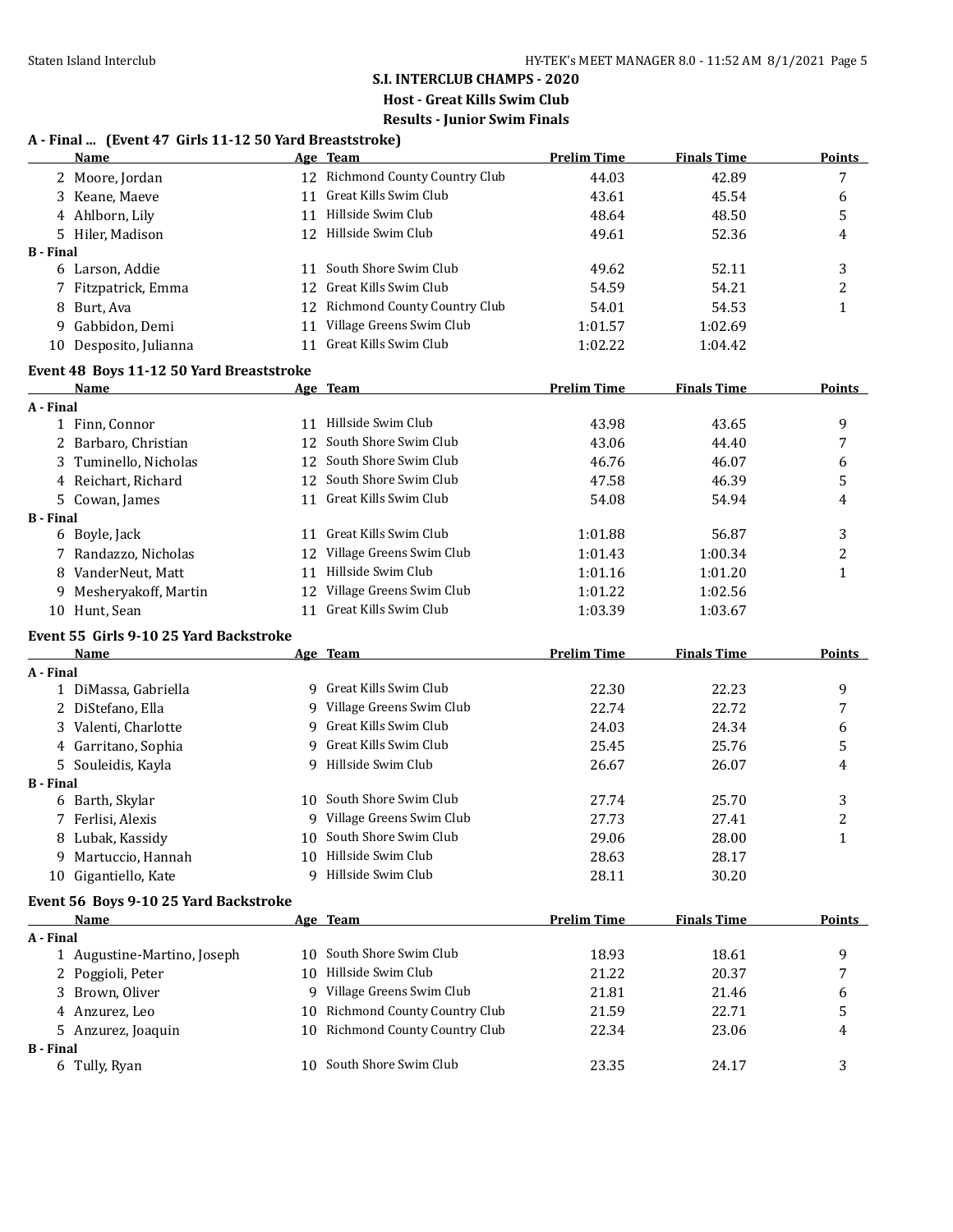|                  | B - Final  (Event 56 Boys 9-10 25 Yard Backstroke)<br>Name |    | Age Team                        | <b>Prelim Time</b> | <b>Finals Time</b> | <b>Points</b>  |
|------------------|------------------------------------------------------------|----|---------------------------------|--------------------|--------------------|----------------|
|                  | 7 Moran, Joey                                              |    | 10 Great Kills Swim Club        | 25.66              | 24.60              | 2              |
|                  | 8 Cowan, Shane                                             |    | 9 Great Kills Swim Club         | 25.26              | 24.61              | $\mathbf{1}$   |
|                  | 9 Retino, Julian                                           |    | 10 Hillside Swim Club           | 26.15              | 25.60              |                |
|                  | 10 Hussain, Jaden                                          |    | 9 Village Greens Swim Club      | 25.73              | 28.98              |                |
|                  | Event 57 Girls 11-12 50 Yard Backstroke                    |    |                                 |                    |                    |                |
|                  | Name                                                       |    | Age Team                        | <b>Prelim Time</b> | <b>Finals Time</b> | <b>Points</b>  |
| A - Final        |                                                            |    |                                 |                    |                    |                |
|                  | 1 Grandstaff, Julia                                        |    | 12 Hillside Swim Club           | 41.35              | 41.62              | 9              |
|                  | 2 Robinson, Amanda                                         |    | 12 Great Kills Swim Club        | 43.15              | 43.02              | 7              |
|                  | 3 Valenti, Emma                                            |    | 12 Great Kills Swim Club        | 43.78              | 43.23              | 6              |
|                  | 4 Anzurez, Olivia                                          |    | 11 Richmond County Country Club | 42.75              | 43.32              | 5              |
|                  | 5 Sipp, Andreana                                           |    | 12 Richmond County Country Club | 43.58              | 44.18              | 4              |
| <b>B</b> - Final | 6 Sutter, Sofia                                            |    | 11 South Shore Swim Club        | 46.64              | 47.70              | 3              |
|                  |                                                            |    | 11 Hillside Swim Club           | 49.08              |                    |                |
|                  | 7 Hoey, Kristy                                             |    | 11 Great Kills Swim Club        |                    | 48.14              | $\overline{c}$ |
|                  | 8 MacArthur, Mia                                           |    | 11 South Shore Swim Club        | 50.36              | 50.33              | $\mathbf{1}$   |
| 9.               | Larson, Addie                                              |    |                                 | 55.23              | 55.38              |                |
|                  | 10 Gigantello, Emma                                        |    | 11 Hillside Swim Club           | 54.97              | 55.92              |                |
|                  | Event 58 Boys 11-12 50 Yard Backstroke                     |    |                                 |                    |                    |                |
|                  | <b>Name</b>                                                |    | Age Team                        | <b>Prelim Time</b> | <b>Finals Time</b> | <b>Points</b>  |
| A - Final        |                                                            |    | 12 South Shore Swim Club        |                    |                    |                |
|                  | 1 McGrath, Joseph                                          |    | 11 Great Kills Swim Club        | 39.41              | 38.36              | 9              |
|                  | 2 Hunt, Quinn                                              |    |                                 | 43.59              | 42.92              | 7              |
|                  | 3 Garritano, Thomas                                        |    | 11 Great Kills Swim Club        | 45.44              | 46.43              | 6              |
|                  | 4 Valenti, Colin                                           |    | 11 Great Kills Swim Club        | 47.43              | 47.33              | 5              |
|                  | 5 Digaudio, Chris                                          |    | 12 Hillside Swim Club           | 48.64              | 49.70              | 4              |
| <b>B</b> - Final | 6 Avitto, Freddie                                          |    | 12 Hillside Swim Club           | 49.79              | 49.89              | 3              |
|                  | 7 Lauro, Steven                                            | 11 | South Shore Swim Club           | 52.99              | 53.02              | 2              |
| 8                | Kelly, James                                               |    | 11 Hillside Swim Club           | 53.37              | 53.41              | $\mathbf{1}$   |
| 9                | Mesheryakoff, Martin                                       |    | 12 Village Greens Swim Club     | 1:02.11            | 1:02.67            |                |
|                  | 10 Tuminello, Sean                                         |    | 11 South Shore Swim Club        | 1:04.07            | 1:04.89            |                |
|                  |                                                            |    |                                 |                    |                    |                |
|                  | Event 63 Mixed 12 & Under 100 Yard Freestyle Relay<br>Team |    | <u>Relav</u>                    | <b>Prelim Time</b> | <b>Finals Time</b> | <b>Points</b>  |
| <b>Finals</b>    |                                                            |    |                                 |                    |                    |                |
|                  | 1 Great Kills Swim Club                                    |    |                                 | 1:04.44            | 1:04.51            | 18             |
|                  | 2 South Shore Swim Club                                    |    |                                 | 1:10.22            | 1:08.90            | 14             |
|                  | 3 Richmond County Country Club                             |    |                                 | 1:11.32            | 1:09.26            | 12             |
|                  | 4 Hillside Swim Club                                       |    |                                 | 1:10.40            | 1:10.31            | 10             |
|                  | 5 Village Greens Swim Club                                 |    |                                 | 1:25.23            | 1:28.11            | 8              |
|                  | Event 65 Girls 12 & Under 100 Yard Freestyle Relay         |    |                                 |                    |                    |                |
|                  | <b>Team</b>                                                |    | <b>Relay</b>                    | <b>Prelim Time</b> | <b>Finals Time</b> | <b>Points</b>  |
| <b>Finals</b>    |                                                            |    |                                 |                    |                    |                |
|                  | 1 Hillside Swim Club                                       |    |                                 | 1:07.59            | 1:05.47            | 18             |
|                  | 2 Great Kills Swim Club                                    |    |                                 | 1:12.70            | 1:12.64            | 14             |
|                  | 3 South Shore Swim Club                                    |    |                                 | 1:14.63            | 1:14.47            | 12             |
|                  | 4 Village Greens Swim Club                                 |    |                                 | 1:15.37            | 1:17.99            | 10             |
|                  | 5 Richmond County Country Club                             |    |                                 | 1:15.73            | 1:19.94            | 8              |